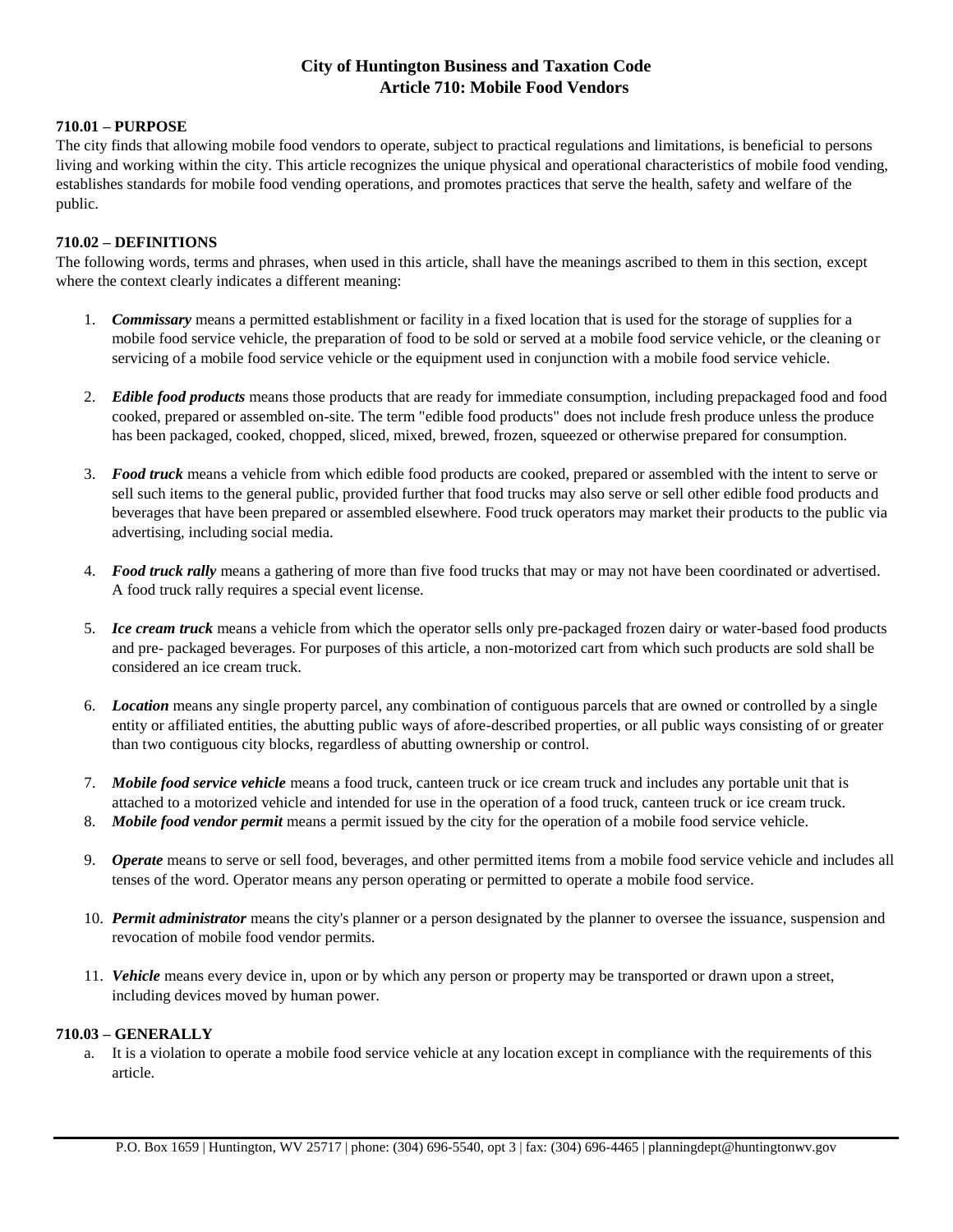- b. Mobile food service vehicle operators must comply with all federal, state and local licensing and permitting regulations and all business tax, sales tax and other tax requirements.
- c. All mobile food service vehicle must comply with the zoning ordinance and all zoning requirements set forth in this Code. If a use to which a mobile food service vehicle is to be put is disallowed by zoning law in a designated zone or district, it shall not otherwise be permitted under this article.
- d. The permit administrator is hereby authorized to promulgate rules and regulations supplemental to the provisions herein for the purpose of carrying out the administration and enforcement of such provisions.
- e. The sole activity that may be exempted from zoning ordinance compliance set forth in subsection (c) herein shall be for vendors whose business is itinerant in nature and where the vendor stops solely for the purpose of making a sale or sales and remains in one area, hereby designated as one city block, for less than ten minutes. Further, door to door sales of food items not intended for immediate consumption, as well as the home delivery of prepared food, shall be exempted from subsection (c).

## **710.04 – LOCATION AND HOURS OF OPERATION**

- a. Food trucks
	- 1. *Right-of-way/public property.* Food trucks may not operate within the public right-of-way or on any city property except as may be specifically allowed by the city. When allowed in the public right-of-way, a food truck must be positioned so as to comply with the requirements of section 710.05(b) herein. Operation of food trucks within any park shall be subject to rules and regulations established by the Greater Huntington Parks and Recreation Board. Operation of food trucks on city streets adjacent to any park shall be governed by this article. Food trucks may not operate on property owned by a public entity other than the city unless specifically allowed by such public entity. No unattended food truck shall be left at any time in the right-of-way or parked on any other public property overnight. Notwithstanding any other provision contained in this article, no food truck may operate on the public right-of-way, on any other public property or on any private property directly fronting, partially fronting or abutting an existing restaurant, concession stand or any other entity serving prepared meals or food during business hours.
	- 2. *Private property.* A food truck with a current mobile food vendor permit may operate on private property if allowed as a permitted use under the zoning ordinances of this Code, subject to the following conditions:
		- A. *Permission.* Food trucks selling to the public from private property shall have the written permission of the property owner, which shall be made available to the city immediately upon request.
		- B. *Maximum number of food trucks.* No more than ten food trucks may operate at any location unless a special event license has been issued.
		- C. *Placement on lot.* Food truck operations, including any canopies, signage, equipment, and seating areas, may not occupy more than three parking spaces per food truck. Food trucks not parked within designated parking spaces shall not block fire lanes, designated traffic lanes or ingress or egress to or from a building or street.
	- 3. *Hours of operation.* Food trucks may operate beginning at 6:00 a.m. and ending at 3:00 a.m. in the downtown business district or any other district not identified as a residential district in the zoning ordinance. The city may place other restrictions on an operator's mobile food vendor permit, or the hours of operation may be more restrictive in accordance with a property owner's directive when private property is used. The city may permit extended hours of operation for a licensed special event.

#### **710.05 – OPERATING REQUIREMENTS**

- a. Vehicle requirements.
	- 1. *Design and construction.* Mobile food service vehicles must be designed and constructed for the purpose of preparation and sale of the specific type of food being sold, or they must be so modified to comply with this Article and all applicable public health and safety laws.
	- 2. *Licensing.* Mobile food service vehicles must be licensed and equipped in accordance with the rules and regulations of all local, state and federal agencies having jurisdiction over such vehicles. The preparation and sale of food from mobile food service vehicles must comply with all applicable local, state and federal laws and regulations.
- b. *Right-of-way.*
	- 1. Mobile food service vehicles other than ice cream trucks may not operate, stop, stand or park in any area of the right-of-way that is intended for use by vehicular travel, except in the event of a street closure for a special event. Mobile food service vehicles, including ice cream trucks, may not operate, stop, stand or park that in any way violates the provisions of the traffic control ordinances of this Code, impedes the flow of traffic, interferes with ingress or egress to or from any property or presents an unsafe condition for patrons, pedestrians or other vehicles.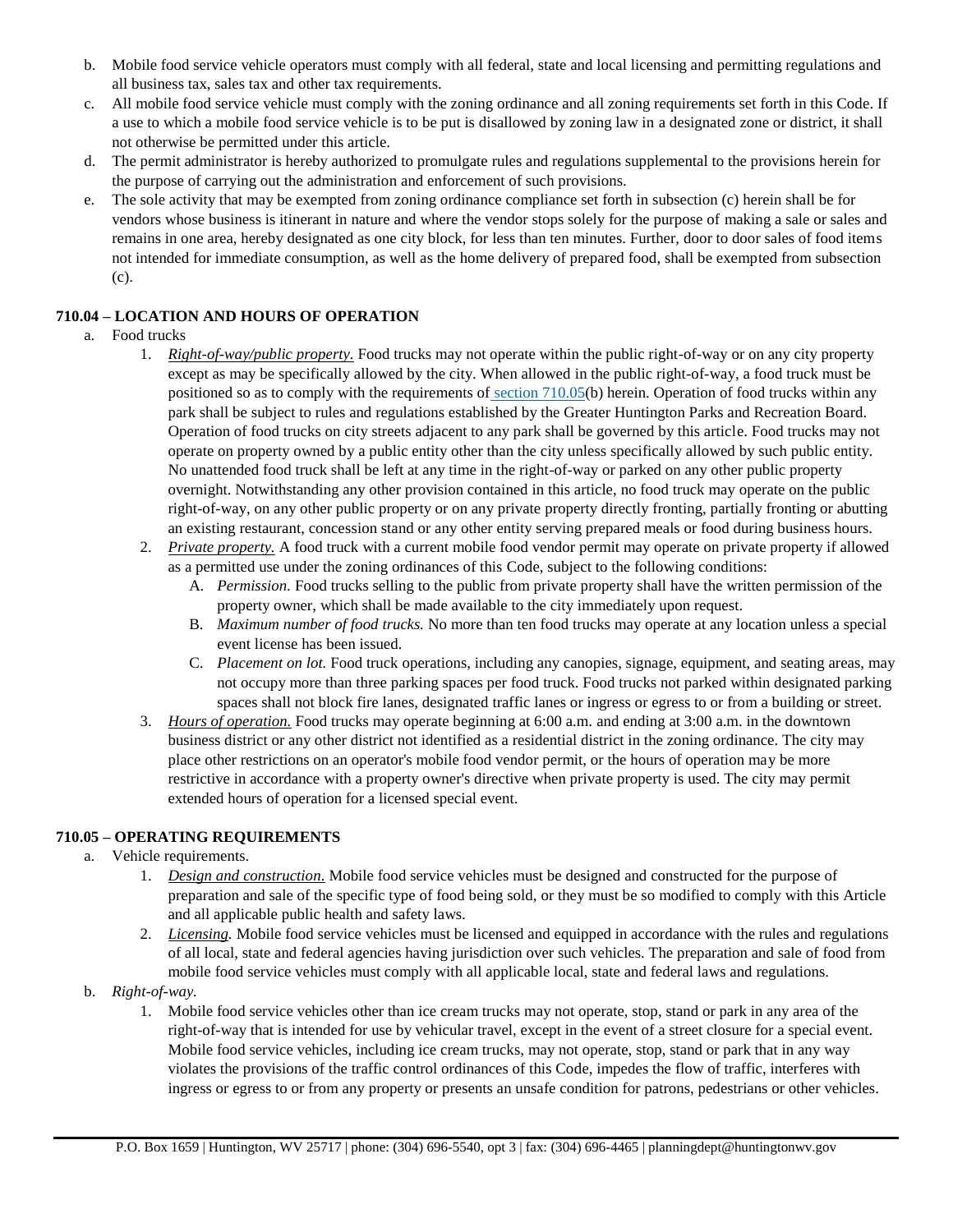- 2. Mobile food service vehicles shall park facing the same direction as traffic, at a distance of no more than 12 inches between the curb face or edge of pavement and with the service window of the vehicle facing the curb or edge or pavement.
- 3. When a mobile food service vehicle is allowed to operate in the public right-of way, no seating area shall be provided, except as permitted in conjunction with a street closure for a special event or if there is an area provided on a paved sidewalk that permits compliance with subsection (d) of this section.
- c. *Business access.* No mobile food service vehicle may operate in a location that:
	- 1. Impedes the ingress to or egress from another business or otherwise causes undue interference with access to another business;
	- 2. Blocks the lawfully placed signage of another business; or
	- 3. Prevents access to another business by emergency vehicles.
- d. *Pedestrians.* If on or adjacent to a sidewalk, the components of a mobile food service vehicle's operations, including signage, seating areas and patron queue may not reduce the clear pedestrian path of travel on the sidewalk to less than four feet. All awnings or canopies of the vehicle shall be at least six feet, eight inches above the sidewalk.
- e. *Safety and fire prevention.* All mobile food service vehicles must be equipped with fire extinguishers. No power cord, cable or equipment shall be extended across any public street, sidewalk or other public property.
- f. *Noise.* No sounds that are otherwise prohibited by this Code may be produced by a mobile food service vehicle's operations. All generators used by food trucks must comply with all applicable noise ordinances. The permit administrator may request a demonstration of the generator at any time. If, in the opinion of the permitting authority the generator either violates any noise ordinance, or if it would cause undue annoyance or inconvenience to the public or to residences, the permit may be refused or revoked until a satisfactory alternative is provided.
- g. *Support methods.* No mobile food service vehicle may use stakes, rods or any other method of support that must be drilled, driven or otherwise fixed into or onto asphalt, pavement, curbs, sidewalks or buildings.
- h. *Spills.* To prevent discharges into waterways, drainage systems or public sewer systems, each food truck shall comply with all stormwater regulations of the city and all regulations regarding prohibited discharges to public sewers. In addition, each vehicle shall have a spill response plan to contain and remediate any discharge from the vehicle which shall be provided in the vehicle for inspection when requested by the city fire marshal.
- i. *Waste collection.* The area of a mobile food service vehicle operation must be kept neat and orderly at all times. Operation of a mobile food service vehicle in an area is deemed acceptance by the operator of the responsibility for cleanliness of the area surrounding the operations regardless of the occurrence or source of any waste in the area. During each period of operation at a location, the operator must provide proper trash receptacles for public use that are sufficient and suitable to contain all trash generated by the mobile food service vehicle. All trash receptacles must be emptied when full, and all waste must be removed prior to departure of a mobile food service vehicle from a location.
- j. *Pedestrian service only.* Mobile food service vehicles shall serve pedestrians only. Drive-through or drive-in service is prohibited.
- k. *Signage.* Signage for each mobile food service vehicle shall be limited to signs on the exterior or interior of the vehicle and one sandwich board sign. All signs on the exterior of the vehicle shall be secured and shall not project more than six inches from the vehicle. One sandwich board sign may be placed outside the mobile food service vehicle, provided that the base of a sandwich board sign must be placed no further than two feet beyond the mobile food service vehicle. Sandwich board signs shall not exceed eight square feet per side or 48 inches in height and shall not obstruct or impede pedestrian or vehicular traffic.
- l. *Alcohol Sales.* Food trucks may not sell alcoholic beverages, except as may be specifically allowed by applicable state law and city ordinance. Ice cream trucks are prohibited from selling alcoholic beverages.
- m. *Insurance.*
	- 1. Mobile food service vehicles must maintain all motor vehicle insurance coverage required by applicable state and federal laws and regulations.
	- 2. Mobile food service vehicles operating on city property other than the right-of-way shall at all times maintain such further insurance coverage as may be required by the regulations promulgated by the mayor with respect to the protection of the municipality. In the event the required coverage is not properly maintained, permission to operate on city property will be immediately revoked.
- n. *Exterior cooking equipment.* Any food preparation equipment outside of the mobile food service vehicle shall not obstruct vehicular or pedestrian traffic, and the use and operation of such equipment shall not create safety hazards for the public. Food shall not be served to customers directly from any outside food preparation equipment. Any smoker or other exterior equipment that generates heat shall be surrounded with at least three traffic safety cones.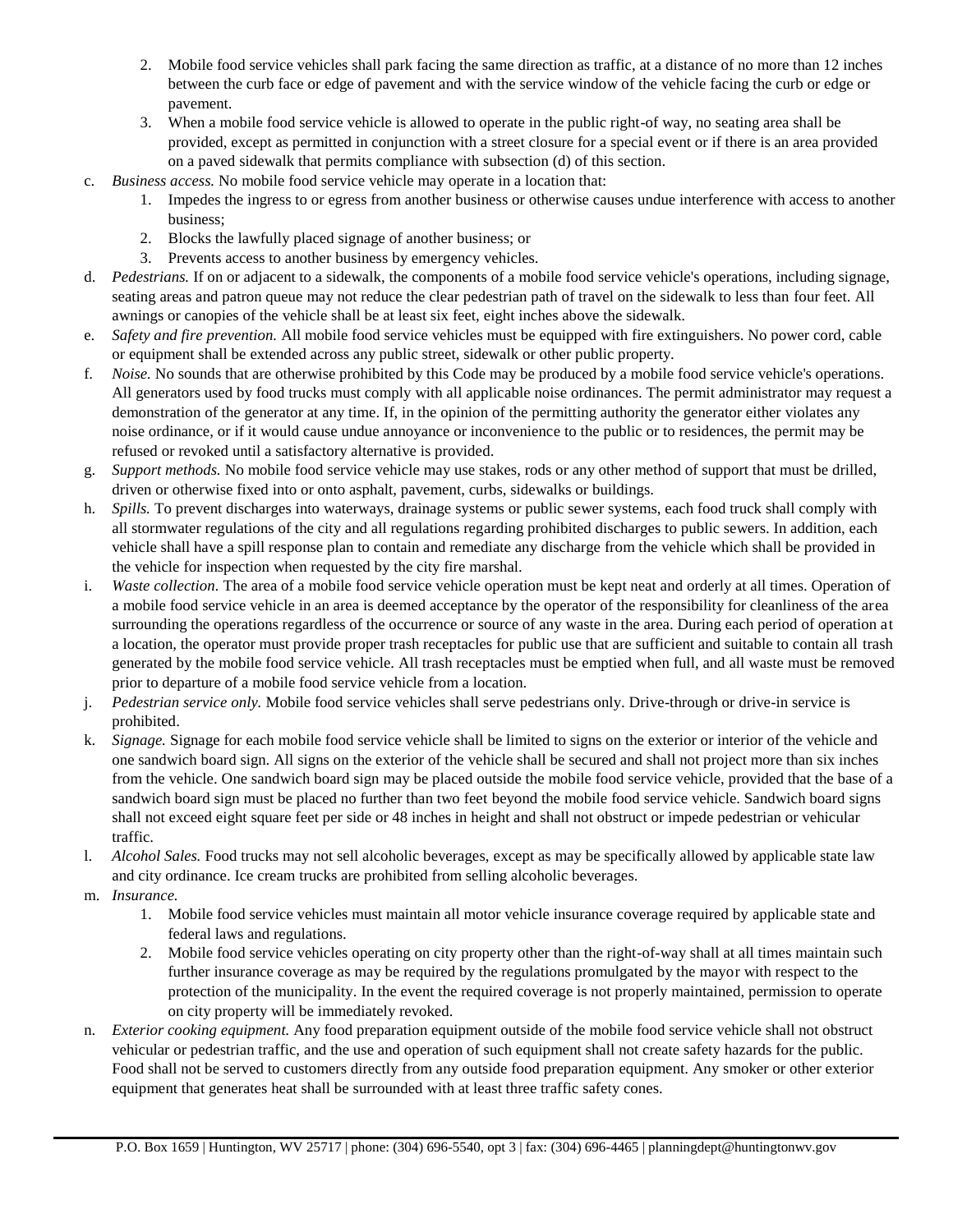o. *Commissary.* A commissary, as defined in this article, shall not be located in any residential zoning district unless permitted as a home occupation in compliance with the zoning ordinance and applicable Health Department requirements.

## **710.06 – MOBILE FOOD VENDORS PERMITS**

- a. *Required.* The designated permit administrator shall oversee the issuance, suspension and revocation of mobile food vendor permits. No mobile food service vehicle may operate within the city without a mobile food vendor permit issued by the city. A mobile food vendor permit authorizes the holder only to engage in the vending of products from a mobile food service vehicle in compliance with this Code and as specified on the permit. The mobile food vendor permit must be prominently displayed when the mobile food service vehicle is in operation.
- b. *Exception.* This section shall not apply to contractual arrangements between a mobile food service vehicle operator and any individual, group or entity for pre-arranged catering at a specific location for a period of not more than four hours, provided that the mobile food service vehicle is not open to or serving the general public.
- c. *Application.*
	- 1. In order to obtain a mobile food vendor permit, a mobile food service vehicle operator must complete an application form provided by the city. The application shall include the following information:
		- A. Name and address of the owner of the vehicle.
		- B. Name and address of the business owner and the vehicle identification number (VIN) of the vehicle used as a mobile food service vehicle.
		- C. A certificate of insurance coverage, including required motor vehicle insurance coverage.
		- D. A signed acknowledgement that the operator has read this article and will comply with all applicable requirements herein.
		- E. Any additional information required by the permit administrator.
	- 2. Submittal of an application for a mobile food vendor permit must be accompanied by payment of an application fee in the amount of \$50, provided that for any mobile food service vehicle previously found to be operating within the city without a current permit, the application fee shall be \$100.
	- 3. Any mobile food truck operator must comply with the requirements of the Home Occupation Ordinance section 1341.22 in addition to the Mobile Food Vendor Permit requirements, if business activity is conducted within a residential unit in Huntington city limits.
	- 4. Each mobile food vendor permit holder shall have an ongoing duty to provide the city with notice of any change to any of the information submitted with its permit application.
- d. *Issuance.* A mobile food vendor permit shall be issued upon verification that an application has been completed in accordance with the requirements of this section, except that no such permit will be issued to an operator whose permit is currently suspended or has been revoked within the preceding 12 months, or to any person who intends to operate the same mobile food service vehicle for which the operator's permit is currently suspended or has been revoked within the preceding 12 months. If the permit administrator denies the application, such denial shall be in writing and provided to the applicant within 15 days of receipt of the application.
- e. *Expiration and transferability.* A mobile food vendor permit expires at change of ownership, remodeling of the mobile food truck or substantial revision of the home occupation use. A mobile food vendor permit may not be transferred. The operator of the mobile food service vehicle shall notify the city within ten days of any such sale, remodeling or substantial revision to the home occupation use and shall update any information that has been changed since the submittal of the application for the mobile food vendor permit.

#### **710.07 – ENFORCEMENT**

- a. *Citation.* Each of the following circumstances constitute a violation of this article, for which a citation may be issued by a code enforcement officer or police officer of the city:
	- 1. Operation of a mobile food service vehicle without a current, valid permit, provided further that each day and each separate location at which a mobile food service vehicle is operated without a current, valid permit shall be considered a separate violation.
	- 2. Holding a food truck rally without a special event license or failing to comply with the conditions of approval for a special event license.
	- 3. Failure to comply with any other provision of this article.
- b. *Suspension of permit.* A mobile food vendor permit shall be suspended by the permit administrator if:
	- 1. The applicant for the permit knowingly provided false information on the application.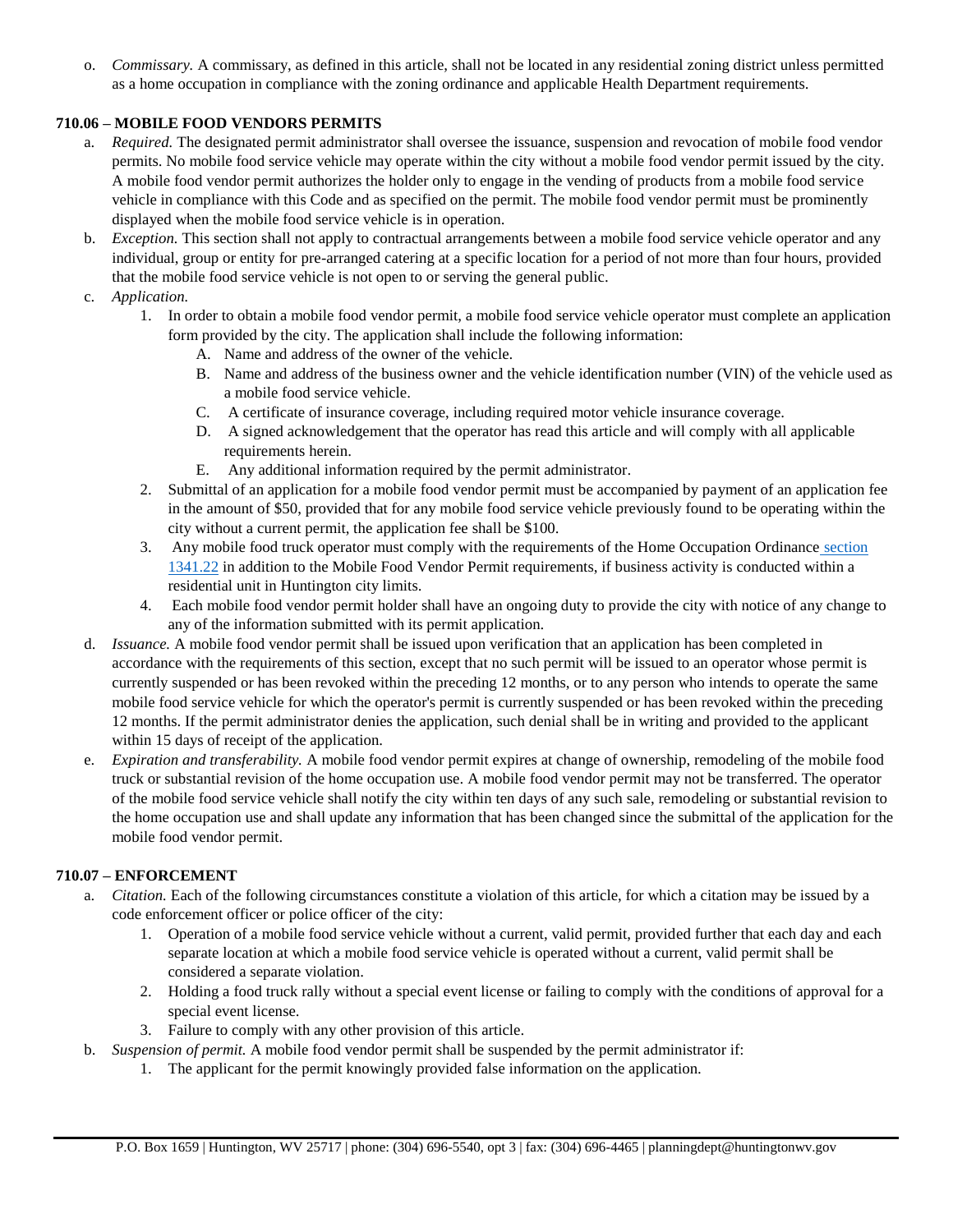- 2. Two violations of this article have occurred within a six-month period in conjunction with the mobile food service vehicle for which the permit has been issued.
- 3. The operator of a mobile food service vehicle fails to maintain a current, valid vehicle registration, health department permit, business license or proof of required motor vehicle insurance coverage.
- 4. The permittee has failed to pay taxes or licenses as they become due.
- c. *Revocation of permit.* A mobile food vendor permit shall be revoked by the permit administrator if:
	- 1. Four violations of this article have occurred within a 12-month period.
	- 2. A mobile food service vehicle is operated in an unlawful manner so as to constitute a breach of the peace or otherwise threaten the health, safety or general welfare of the public.

## d. *Reinstatement.*

- 1. *Suspended permit.* An operator may reinstate a suspended mobile food vendor permit by taking such actions as may be necessary to correct a mobile food service vehicle's noncompliance and paying a reinstatement fee of \$500 to offset the city' cost of enforcement measures, inspections and compliance verifications.
- 2. *Revoked permit.* An operator whose mobile food vendor permit has been revoked may apply for a new permit after 12 months from the date of revocation, provided the operator has taken such actions as may be necessary to correct a mobile food service vehicle's noncompliance. The operator shall pay a permit reinstatement fee of \$500 to offset the city's cost of enforcement measures, inspections and compliance verifications.
- 3. No permit will be issued to any person who intends to operate the same mobile food service vehicle for which the operator's permit is currently suspended or has been revoked within the preceding 12 months.
- e. *Notice.* Notice of the suspension or revocation of a mobile food vendor permit shall be issued to the operator in writing by the permit administrator.

## **710.08 – APPEALS**

- a. *Filing.* The denial, suspension or revocation of a mobile food vendor permit by the permit administrator may be appealed by filing a written notice of appeal, establishing the grounds for the appeal, with the mayor or designee no later than ten business days following receipt of the notice of denial, suspension or revocation.
- b. *Mayor's review.* When an appeal is filed with the mayor as set forth herein, the mayor or his designee may request such additional information from the operator and the permit administrator as may be deemed necessary. At the mayor or designee's discretion, the appeal may be decided based on the written information and documentation submitted, or a hearing may be scheduled with the operator and the permit administrator. The mayor's decision shall be issued in writing, based on a written summation of the pertinent facts, and shall be final. The mayor may reverse the denial, suspension or revocation of a permit, or may reduce the waiting period required for reinstatement of a revoked permit if it is determined that the operator has taken reasonable steps to mitigate the violations leading to the revocation and to prevent future violations.
- c. *Refunds.* There shall be no refund of an application fee for a mobile food vendor permit that has been denied. There shall be no refund of a reinstatement fee for a suspended or revoked permit unless the mayor or his designee determines on appeal that the permit administrator acted in error in suspending or revoking the permit.

#### **710.09 – MISCELLSNEOUS**

- a. In case of conflict between this ordinance or any part hereof, and the whole or part of any existing ordinance of the city, the provision that establishes the higher standard shall prevail.
- b. If any section, subsection, clause, provision or portion of this ordinance is held to be invalid or unconstitutional by any court of competent jurisdiction, such holding shall not affect any other section, subsection, clause, provision or portion of this article.